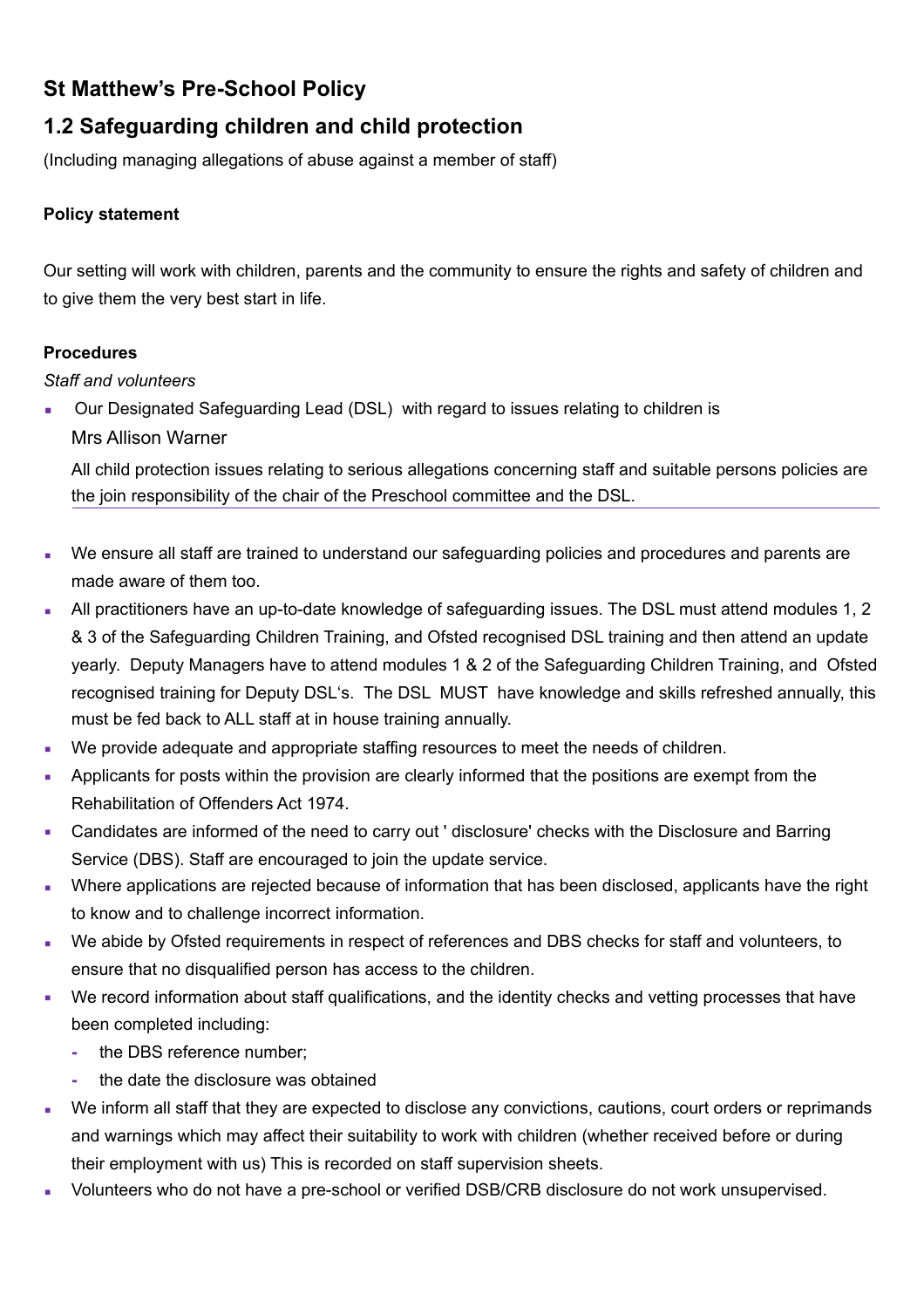- We abide by the Safeguarding Vulnerable Groups Act (2006) requirements in respect of any person who is dismissed from our employment, or resigns in circumstances that would otherwise have lead to dismissal for reasons of child protection concern.
- We will make a referral to the DBS and Ofsted when a member of staff has been dismissed because they have harmed a child, or if they resign before being dismissed.
- We have procedures for recording the details of visitors to the setting.
- We take security steps to ensure that we have control over who comes into the provision so that no unauthorised person has unsupervised access to the children.
- We take steps to ensure children are not photographed or filmed on video for any other purpose than to record their development or their participation in events organised by us. Parents sign a consent form and have access to records holding visual images of their child. See Mobile Phone and Camera Policy.

#### *Responding to suspicions of abuse*

- We acknowledge that abuse of children can take different forms physical, emotional, and sexual, as well as neglect and domestic violence.
- When children are suffering from physical, sexual or emotional abuse, or may be experiencing neglect or domestic violence, this may be demonstrated through:
	- **-** significant changes in their behaviour;
	- **-** deterioration in their general well-being;
	- **-** their comments which may give cause for concern, or the things they say (direct or indirect disclosure);
	- **-** changes in their appearance, their behaviour, or their play;
	- **-** unexplained bruising, marks or signs of possible abuse or neglect.
- Bruising in not independently mobile (NIM) children
	- **-** Bruising is the most common presenting feature of physical abuse in children.
	- **-** Any bruising or mark that might be bruising, in a child of any age, should be taken as a matter of enquiry and concern.
	- **-** Any bruising or mark that might be bruising on a NIM child should result in immediate referral to the Children's Single Point of Access, (C SPA) 0300 470 9100, Surrey Community Health 01737 768511 or out of hours 01483 517898. Staff are aware that they have a responsibility to refer any child with bruising and not just those who are registered at Pre-School.
- We take into account factors affecting parental capacity, such as social exclusion, domestic violence, parent's drug or alcohol abuse, mental or physical illness or parent's learning disability.
- We recognise that under section 26 of the counter terrorism and security act 2015 we are subject to a duty to have "due regard to the need to prevent people from being drawn into terrorism." Prevent duty. We acknowledge the vulnerability of children and their families and recognise our duty to protect and safeguard children from the risk of radicalisation and terrorism.
- **EXECT** Staff recognise the need to be aware of the factors for concern, Appendix 1. Staff follow Safeguarding procedure should they have concerns. We follow guidance in the Effective Family Resilience document.
- Where we believe a child in our care or known to us may be affected by any of these factors we follow the procedure for reporting child protection concerns.
- Where evidence of any kind is apparent, the child's key person and/or DSL or deputy makes a dated record of the details of the concern and discusses what to do with the DSL. The information is stored in a secure file.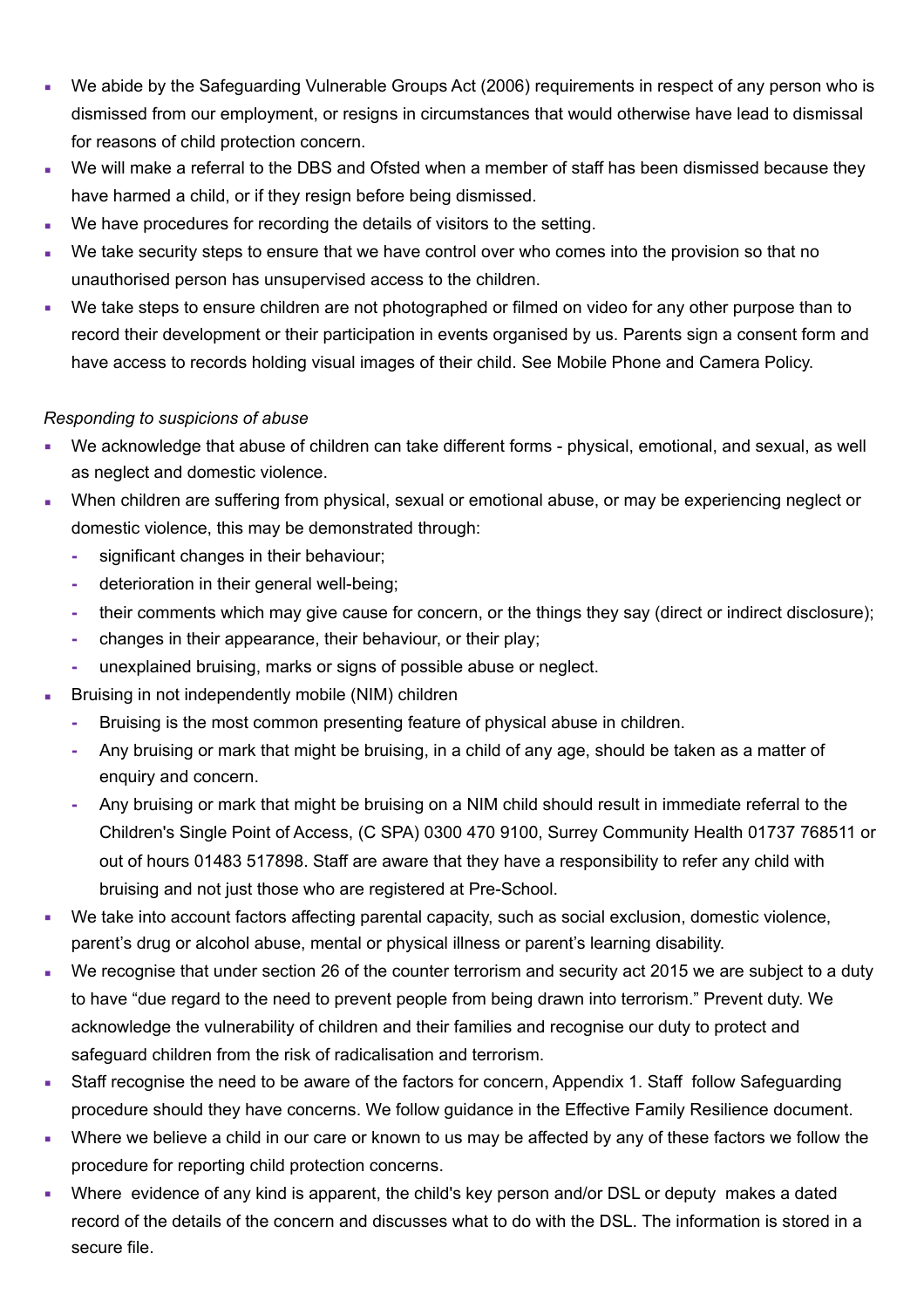We refer concerns to;

C SPA (Children's Single Point of Access) 0300 470 9100 Out of hours 01483 517898 (emergency duty team) Local contact (South East) 0300 123 1620 ( once a referral has been made) In an emergency we contact the police on 101 or 999 email : cspa@surreycc.gov.uk For counter terrorism concerns we contact: The police on 101

We co-operate fully in any subsequent investigation.

Within 14 days of a serious allegation being made, we would also inform Ofsted in writing, outlining the allegation and the action taken in respect of the allegation.

**Ofsted** North Regional Office 3Rd Floor Royal Exchange Buildings St Ann's Square Manchester M2 7LA **Telephone** 0300 1234 234 [www.ofsted.gov.uk](http://www.ofsted.gov.uk)

- We take care not to influence the outcome either through the way we speak to children or by asking lading questions of children.
- We take account of the need to protect young people aged 16-19 as defined by the Children Act 1989. This may include students or school children on work placement, young employees or young parents. Where abuse is suspected we follow the procedure for reporting any other child protection concerns.
- The views of the young person will always be taken into account, but the setting may override the young person's refusal to consent to share information if it feels that it is necessary to prevent a crime from being committed or intervene where one may have been or to prevent harm to a child or adult. Sharing confidential information without consent is done only where not sharing it could be worse than the outcome of having shared it.

# *Recording suspicions of abuse and disclosures Escalation Policy*

Where a child makes comments to a member of staff that gives cause for concern (disclosure), or a member of staff observes signs or signals that gives cause for concern, such as significant changes in behaviour; deterioration in general well-being; unexplained bruising, marks or signs of possible abuse or neglect, that member of staff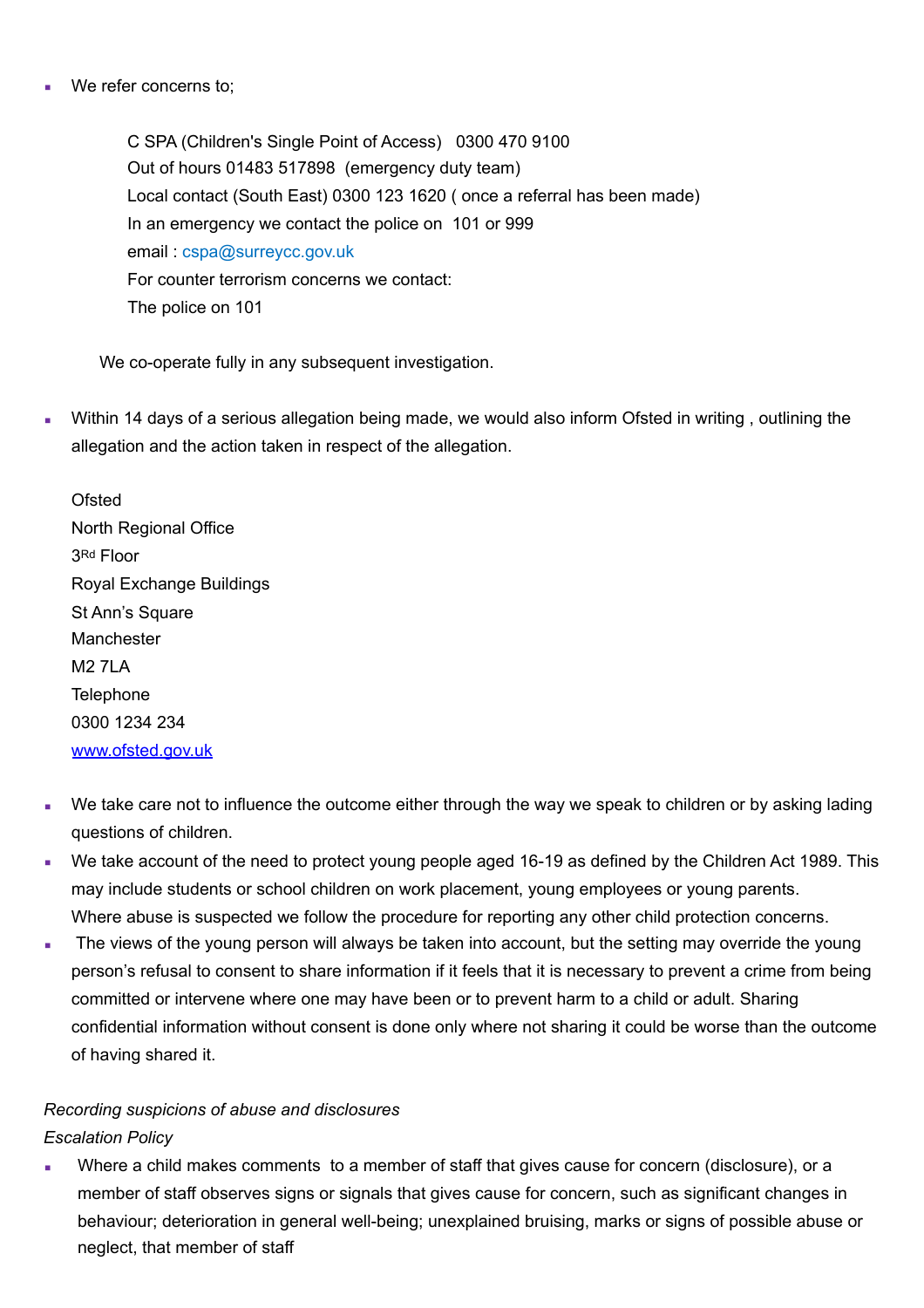- **-** listens to the child, offers reassurance and gives assurance that action will take action;
- **-** does not question the child;
- **-** makes a written record that forms an objective record of the observation or disclosure that includes: the date and time of the observation or the disclosure; the exact words spoken by the child as far as possible; the name of the person to whom the concern was reported, with date and time; and the names of any other person present at the time.
- These records are signed and dated and kept securely and confidentially. The report may be typed for ease of reading but the original must be kept.
- The DSL is informed of the issue at the earliest opportunity.

# *Making a referral to the local authority social care team.*

- Should the DSL or in her absence a Manager, (All staff are aware of their own responsibility to contact SPA should a manager be unavailable.) feel that a referral should be made they will contact
- The Single Point of Access Team (C SPA) 0300 470 9100

# *Informing parents*

- Parents are normally the first point of contact. We discuss concerns with parents to gain their view of events unless we feel this may put the child in greater danger.
- We inform parents that we will make a note of any discussion we have with them regarding a concern.
- **If a suspicion of abuse warrants referral to social care, parents are informed at the same time that the** referral will be made except for example, where it is believed that the child may be placed in greater danger.
- This will usually be the case where the parent is the likely abuser. In these cases the social workers will inform parents.

# *Liaison with other agencies*

- We work within the Surrey Safeguarding Children Partnership guidelines.
- We have the current version of 'What to do if you're worried a child is being abused' for parents and staff and all staff are familiar with what to do if they have concerns. A copy of the referral flow chart is displayed in the cupboard.
- The Surrey Safeguarding Children Partnership arrangements document is download and kept in the setting.
- We have procedures for contacting SPA on child protection issues; the DSL maintains a list of names and telephone numbers of relevant social workers, to ensure that it is easy, in any emergency, for the setting and social services to work well together.
- We follow and give regard to MAISP protocol. We following the ten golden rules for information sharing (appendix 2).
- We notify Ofsted of any incident or accident and any changes in our arrangements which may affect the well-being of children or where an allegation of abuse is made against a member of staff (whether the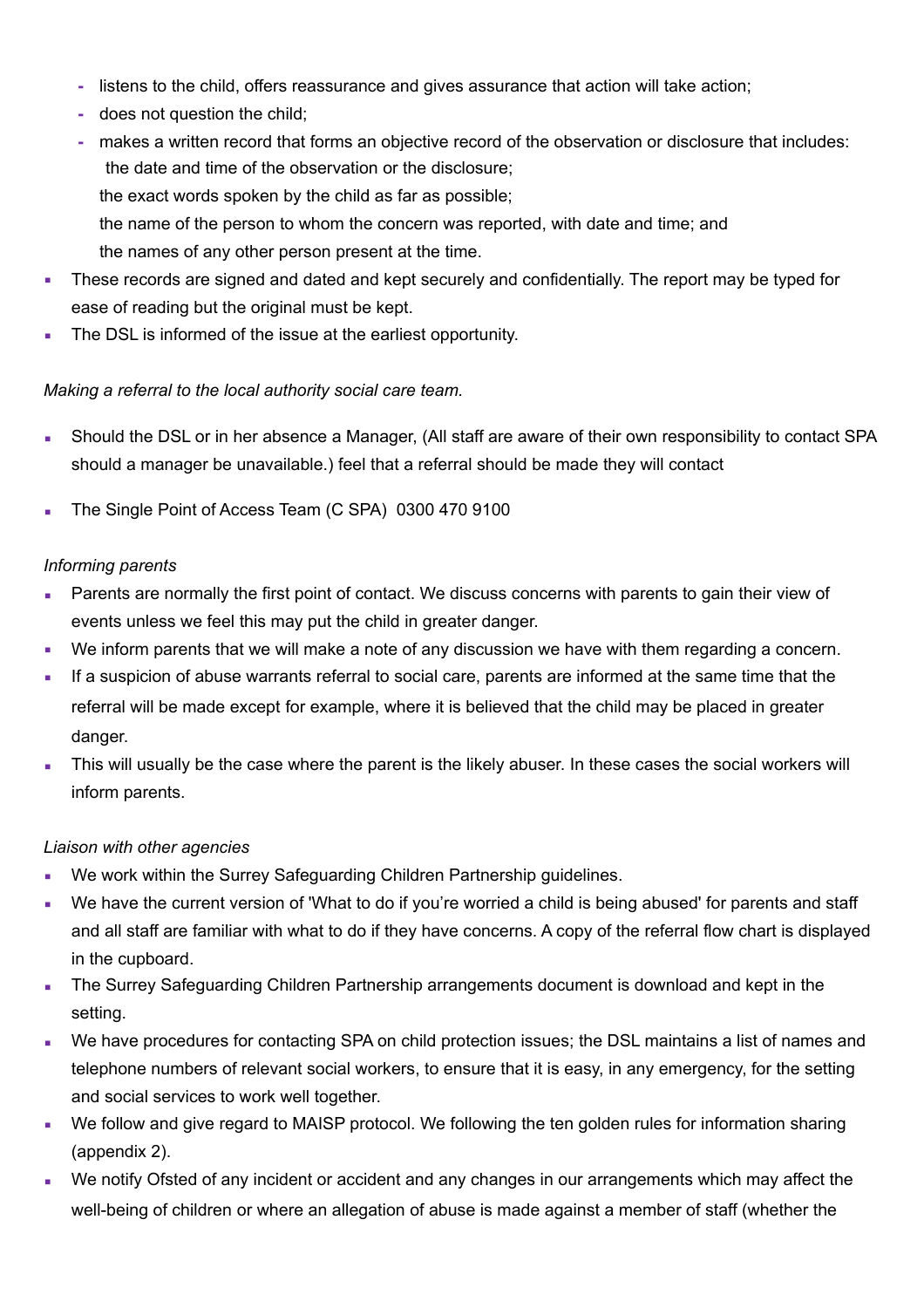allegations relate to harm or abuse committed on our premises or elsewhere). Notifications to Ofsted are made as soon as is reasonably practicable, but at the latest within14 days of the allegations being made. **Ofsted** North Regional Office 3Rd Floor Royal Exchange Buildings St Ann's Square **Manchester** M<sub>2</sub> 7LA 0300 1234 234 [www.ofsted.gov.uk](http://www.ofsted.gov.uk)

#### *Non-Attendance*

- **Parents are requested to contact the setting on the first day their child is absent from the setting. They may** either speak to a practitioner or leave an email or text message. We ask parents to tell us in advance when the child will be absent due to booked family holidays.
- **EXEC** Children who have an authorised absence will be marked as such in the register. Non- authorised absences will be highlighted.
- If a child is absent for more than two days without notice then a telephone call, email or text message is sent by a Manager to the child's parents on the second day.
- Patterns of absence are recorded and the appropriate action taken if there is cause for concern.

#### *Allegations against staff*

- We ensure that all parents know how to complain about the behaviour or actions of staff or volunteers within the setting. Ofsted's complaints procedure and address are displayed on the notice board in the foyer.
- We respond to any inappropriate behaviour displayed by members of staff, or any other person working with the children, which includes:
	- **-** inappropriate sexual comments;
	- **-** inappropriate touching.
	- **-** excessive one-to-one attention beyond the requirements of their usual role and responsibilities, or
	- **-** inappropriate sharing of images.
- We follow the guidance of the Surrey Safeguarding Children Partnership when responding to any complaint that a member of staff, or volunteer within the setting, has abused a child.
- We respond to any disclosure by children or staff that abuse by a member of staff or volunteer within the setting, may have taken, or is taking place, by first recording the details of any such alleged incident. We DO NOT start an investigation.
- We refer any such complaint within 24 hours to the LADO 0300 123 1650 option 3 email : LADO@surreycc.gov.uk to investigate. We also report any such alleged incident to Ofsted 0300 1234 234 again within 24 hours and record what measures we have taken. We are aware that it is an offence not to do this.
- We co-operate entirely with any investigation carried out by Surrey Safeguarding Children Partnership in conjunction with the police.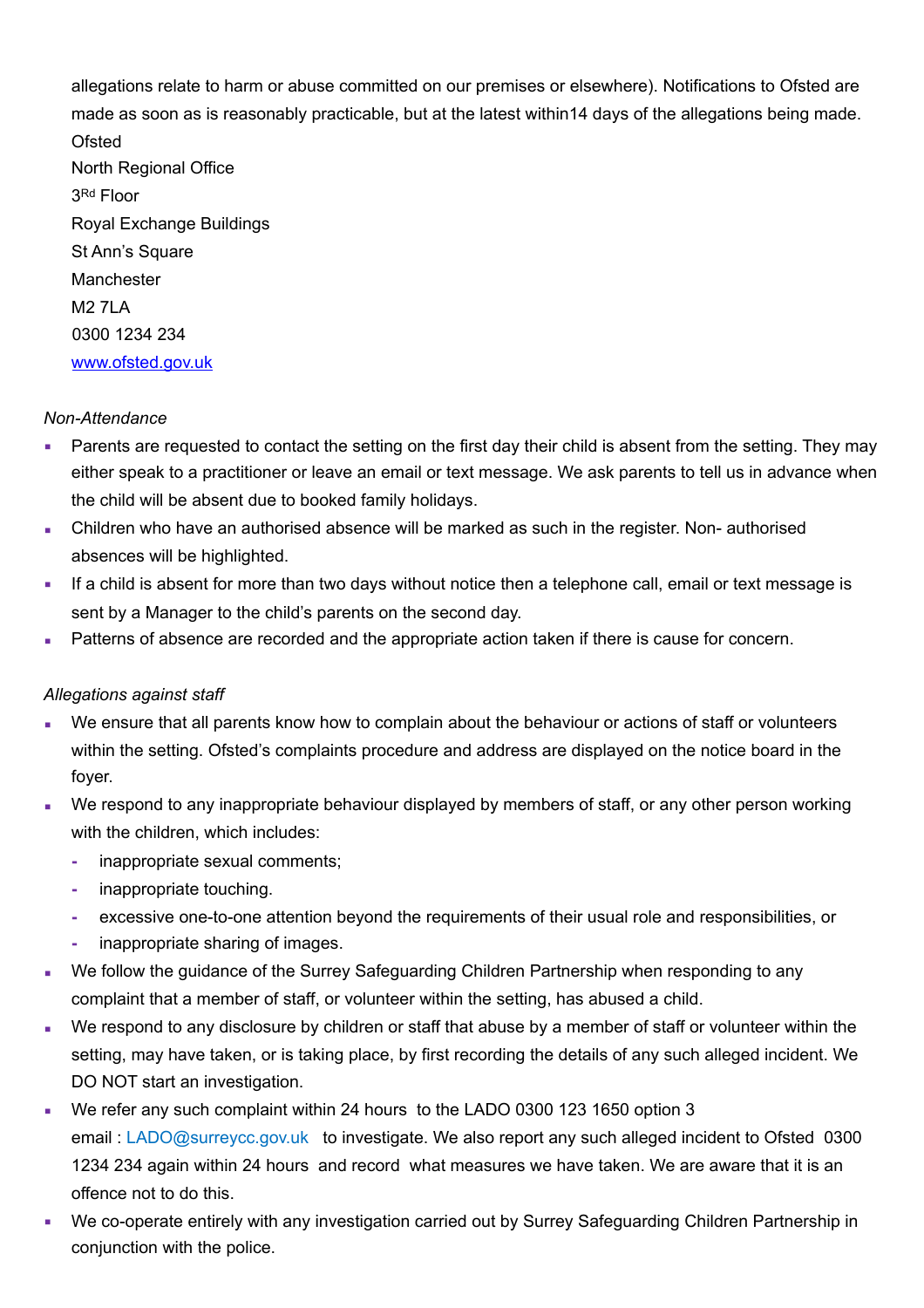- Where it is agreed appropriate in the circumstances, the chair will suspend the member of staff on full pay, or the volunteer, for the duration of the investigation. This is not an indication of admission that the alleged incident has taken place, but is to protect the staff as well as children and families throughout the process.
- Staff are made aware of the importance of 'Whistle Blowing' should they have concerns about another member of staff. They will contact the LADO 0300 123 1650. The Ofsted Whistle Blower Hotline is 0300 123 3155.

### *Disciplinary action*

▪ Where a member of staff or volunteer has been dismissed due to engaging in activities that caused concern for the safeguarding of children or vulnerable adults, we will notify the Barring and Disclosure Service of relevant information so that individuals who pose a threat to children (and vulnerable groups), can be identified and barred from working with these groups. See also staff disciplinary policy.

### *Training*

- We seek out training opportunities for all staff involved in the setting to ensure that they are able to recognise the signs and signals of possible physical abuse, emotional abuse, sexual abuse, domestic violence and neglect and that they are aware of the Surrey guidelines for making referrals.
- We ensure that designated persons receive training in accordance with that recommended by Surrey Education Safeguarding Team/ Surrey County Council/ Surrey Safeguarding Children Partnerships.
- We ensure that all staff know the procedures for reporting and recording their concerns in the setting.

#### *Curriculum*

- We introduce key elements of keeping children safe into our programme to promote the personal, social and emotional development of all children, so that they may grow to be *strong, resilient and listened to* and that they develop an understanding of why and how to keep safe.
- We create within the setting a culture of value and respect for the individual, having positive regard for children's heritage arising from their colour, ethnicity, languages spoken at home, cultural and social background.
- We ensure that this is carried out in a way that is developmentally appropriate for the children.
- We promote British Values to support our Prevent duty.

#### *Confidentiality*

- All suspicions and investigations are kept confidential and shared only with those who need to know. Any information is shared under the guidance of the Safeguarding Children Partnership.
- Records are kept locked in a safe and are sent to the child's new setting when the child leaves. Should this not be possible records are sealed and destroyed when the child reaches 26.

#### *Support to families*

- We believe in building trusting and supportive relationships with families, staff and volunteers in the setting.
- We make clear to parents our role and responsibilities in relation to child protection, such as for the reporting of concerns, providing information, monitoring of the child, and liaising at all times with the Surrey social care team. We will continue to welcome the child and the family whilst investigations are being made in relation to any alleged abuse.